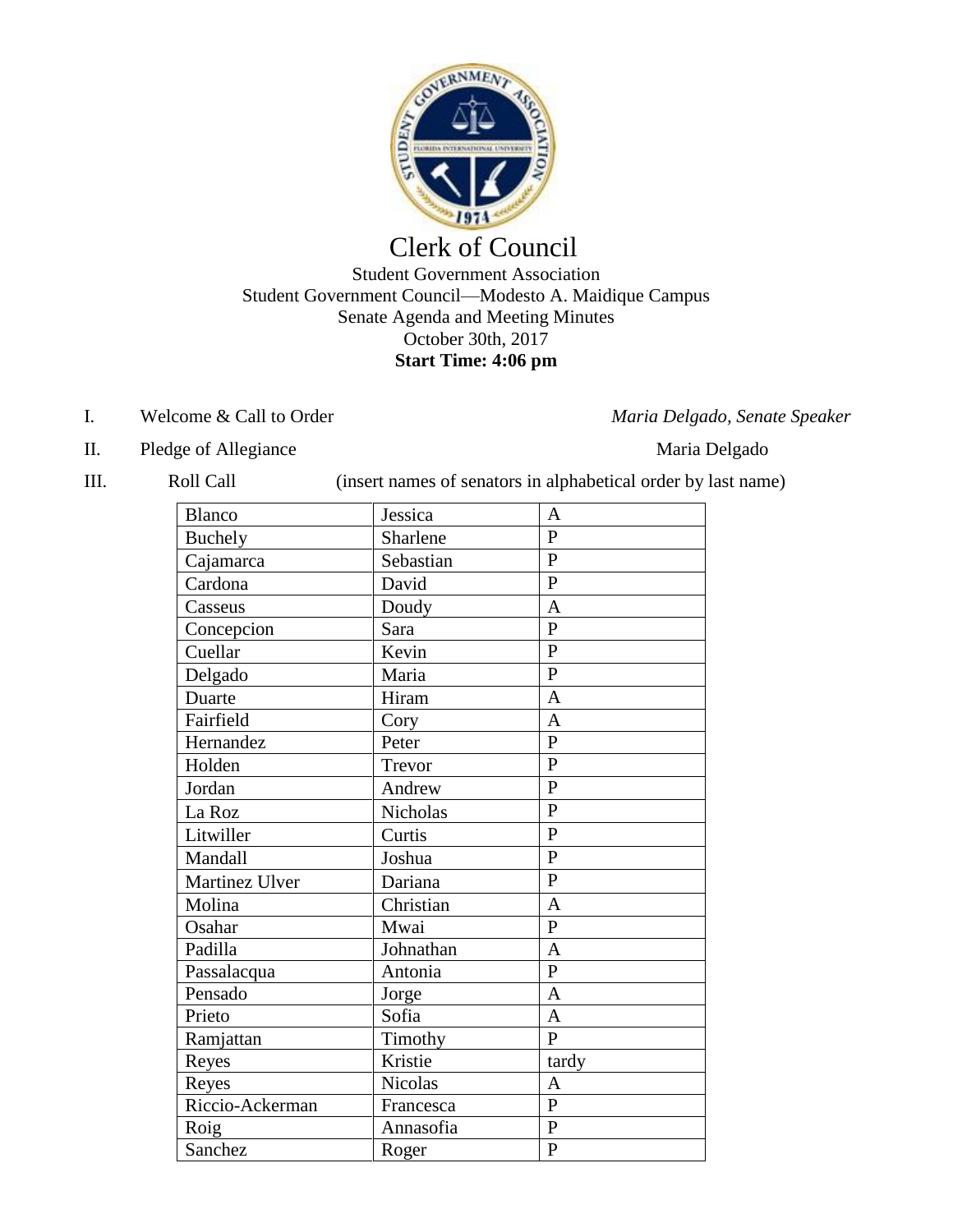| Sardinas   | Allison       |  |
|------------|---------------|--|
| Toussaint  | Cassidie-Anne |  |
| Vargas     | Paulo         |  |
| Watson     | Aujanae       |  |
| Williamson | Cristina      |  |
| 22/32      |               |  |

- IV. Approval of the minutes
	- Senator Martinez moves to approve the minutes from last time, Senator Mandall seconds, motion passes
	- Senator Martinez moves to go into new business and into the confirmation of the secretary of governmental relations, Senator Vargas seconds. Motion passes

#### V. Old Business

- VI. New Business
	- 1. Confirmation of Cabinet Positions
		- A. Confirmation of the Secretary of Governmental Relations Sabrina Rosell
			- Senator Ramjattan moves to go into voting procedure, Senator Passalacqua seconds. Motion passes
			- Confirmed 22/22
			- Senator Martinez moves to go into the amendment of the bill, Senator Hernandez seconds. Motion seconds.
	- 2. Committee Breakout Session
	- 3. The Attendance Reform Act- SB 1702
		- Senator Jordan moves to extend the time for discussion for 10 more minutes, Senator La Roz seconds. Motion passes
		- Senator Vargas moves to extend the time for five more minutes, Senator Martinez seconds. Motion passes
		- Senator Cuellar moves to propose a friendly amendment for 3 unexcused and 1 excused, Senator Ramjattan seconds.
		- Senator Delgado struck the motion on the floor
		- Senator Cuellar moves to table the bill for next meeting, Senator Buchely seconds. Motion passes
		- Senator Delgado moves to table the committee breakout session for next meeting, Senator Jordan seconds. Motion passes
		- Senator Jordan moves to go into reports, Senator Buchely seconds. Motion passes
- VII. Reports